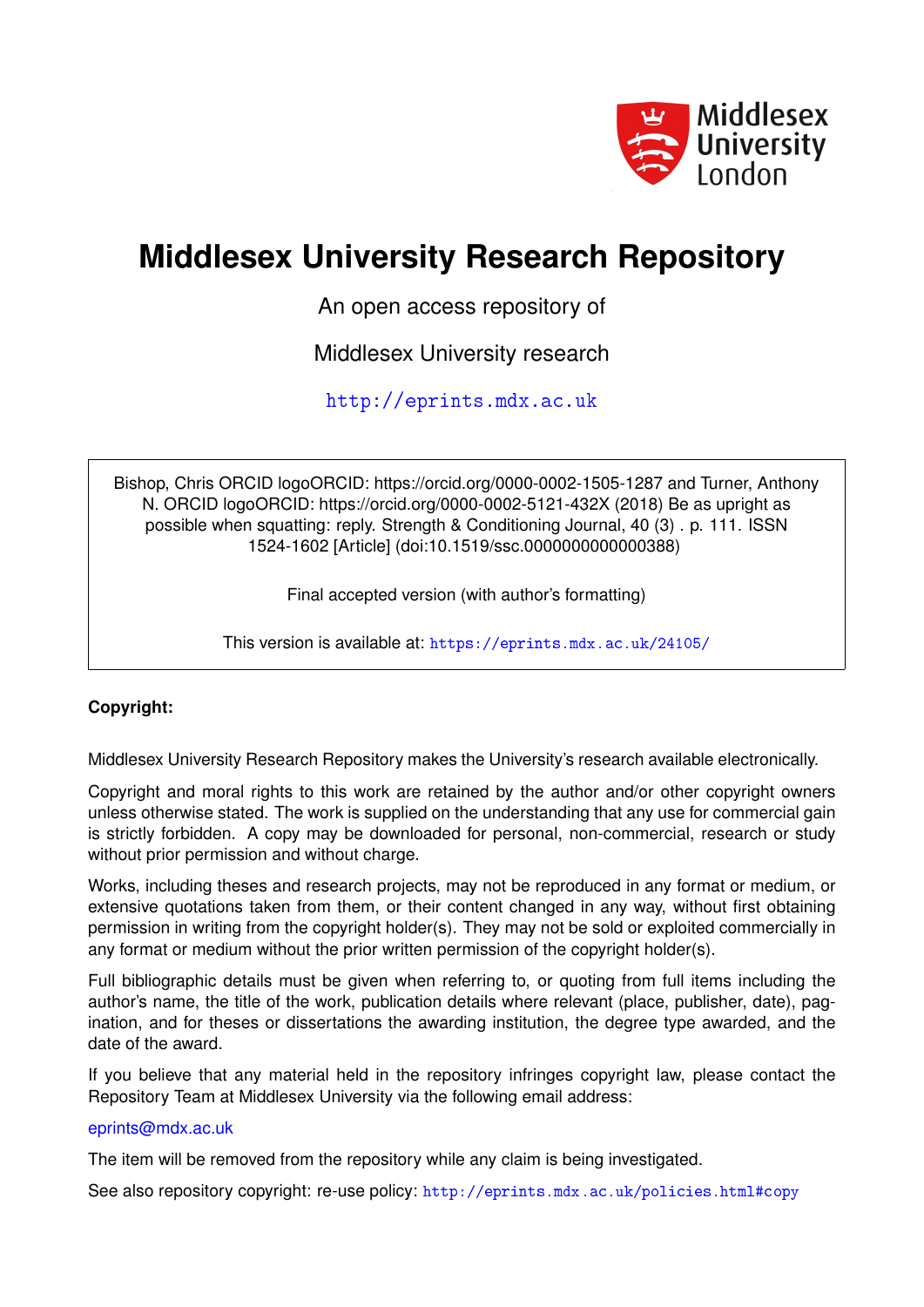# AUTHORS' RESPONSE TO LETTER TO THE EDITOR: INTEGRATED APPROACH TO CORRECTING THE HIGH-BAR BACK SQUAT FROM "EXCESSIVE FORWARD LEANING" BY BISHOP AND TURNER, (2017)

# **AUTHORS:**

Chris Bishop (MSc) and Anthony Turner (PhD, CSCS\*D)

### **AFFILIATIONS:**

London Sport Institute at Middlesex University, Allianz Park, Greenlands Lane, London, NW4 1RL

#### **CORRESPONDENCE:**

**Name:** Chris Bishop

**Email:** [C.Bishop@mdx.ac.uk](mailto:C.Bishop@mdx.ac.uk)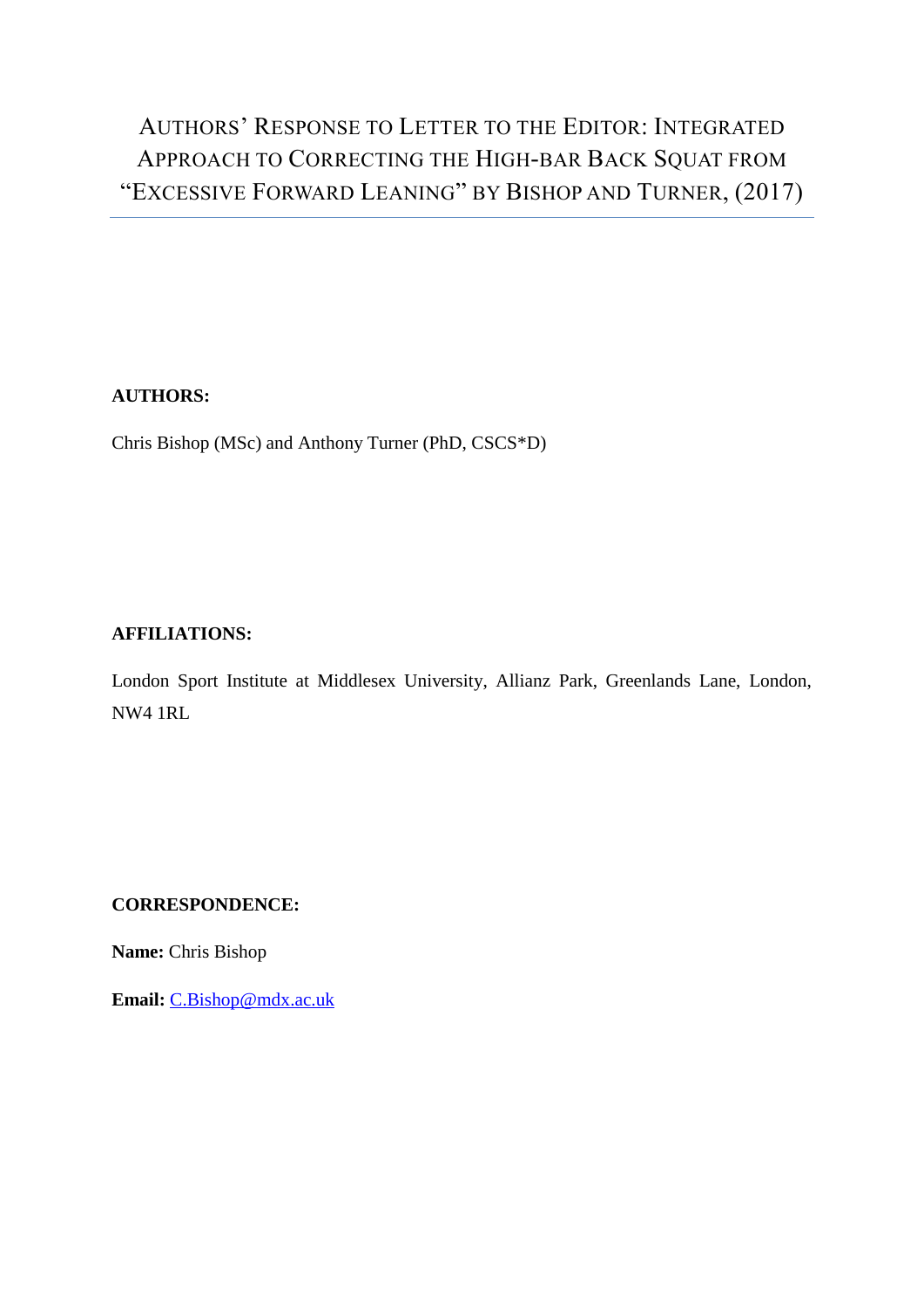#### **Letter to the Editor:**

The authors would like to thank Dan Cleather for his interest in our article entitled: Integrated Approach to Correcting the High-bar Back Squat from "Excessive Forward Leaning" (3). The aim of our review article was to provide practitioners with some suggestions on a multifaceted approach to correcting a common flaw in technique often seen during the high-bar back squat exercise. Given that this was the primary focal point of our article and not a critical analysis of the back squat (or even a proposed technical model); it seems odd that such a small point has been drawn upon given the larger context of the review. Regardless, we have outlined a response below.

As you correctly pointed out, the purpose of the statement pertaining to tibia and trunk angles was to provide a reference point for coaches when analysing squat patterns either in real-time or retrospectively. Whilst minimal evidence may exist highlighting this to be the most favourable or advantageous position during the back squat (4,5), the authors would argue that the use of this reference is reasonably common amongst guidelines when coaching this exercise. We of course, do recognise that discrepancies to this rule will exist given the different anthropometry of each athlete. Furthermore, we did not make any argument that a more upright torso was indicative of 'bad squatting technique' or that a purposeful constraint should be placed on ankle dorsiflexion to facilitate the parallel position of the tibia and trunk. Rather, the guidelines merely act as a suggested reference point for coaches and naturally its use will vary from athlete to athlete depending on a range of factors.

Cleather (6) states that they have "previously shown how trunk lean is required to keep the center of mass of the athlete over their base of support in order for the athlete to remain balanced." We would argue that this has not actually been "shown" given this too was published as a narrative review article; thus, represents the opposing author's opinions only. We do not contend with this statement; however, the fact that no primary research was undertaken in the cited review article would indicate it is a matter of opinion, rather than scientific proof.

In relation to the alternative squatting variations, the authors feel that the point was made quite clear in respect to the low-bar version of the back squat. The lower bar position is accompanied by a change in center of mass; thus, the change in body positioning may be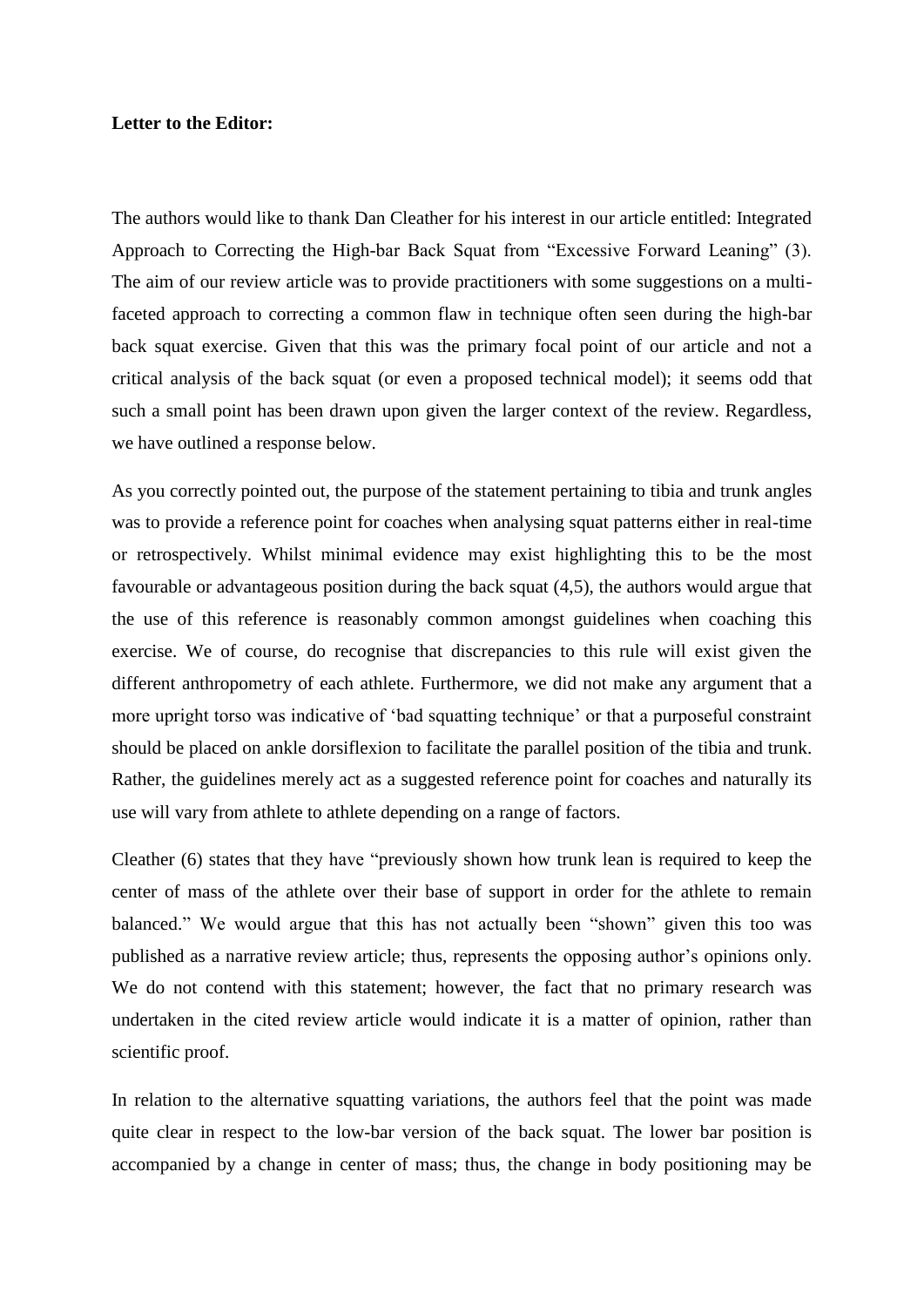attributable to the variation in bar position rather than a conscious alteration from the lifter. Again, this may in part be down to athlete anthropometry as well, but competitive powerlifters commonly utilise the low bar position (7) and are often seen to squat with an increased forward lean relative to our proposed guideline. We also acknowledged that this may be desirable in that instance; thus, our proposed guidelines were not related to the lowbar back squat (which was clearly stated). As for additional variations such as the front or overhead squat, this was also not the focal point of our article (which again was clearly stated in the title). However, we do acknowledge and agree that altered joint or torso positioning is likely during these variations, which again is in part down to the change in bar position, rather than a conscious strategy by the athlete.

Finally, we don't "need a guideline to establish if an athlete is sufficiently upright." However, the authors would like to state that this was a review article and acts to serve as suggestions only and was merely part of a much bigger message; which was how to correct excessive forward leaning. Although somewhat anecdotal, this may assist developing coaches as they learn what to look out for when assessing movement competency during squat patterns in real-time (2), noting that articles of a practically applied message are key for SCJ. Given that assessing movement competency (in real-time) has been shown to have poor levels of agreement with criterion-based methods (8) and kinematic errors of 10-15° have been reported with the naked eye (1), it seems logical (and hopefully helpful) to developing coaches to offer suggestions on what the authors may consider common guidance in practice. In addition, after questioning the need for a guideline in the first place, you went on to suggest your own; thus, providing an inconsistent message on the matter yourself.

In summary, we agree that athlete cueing often relies on empirical evidence and welcome the continued discussion and efforts to gain evidence and optimize coaching strategies for teaching squat technique.